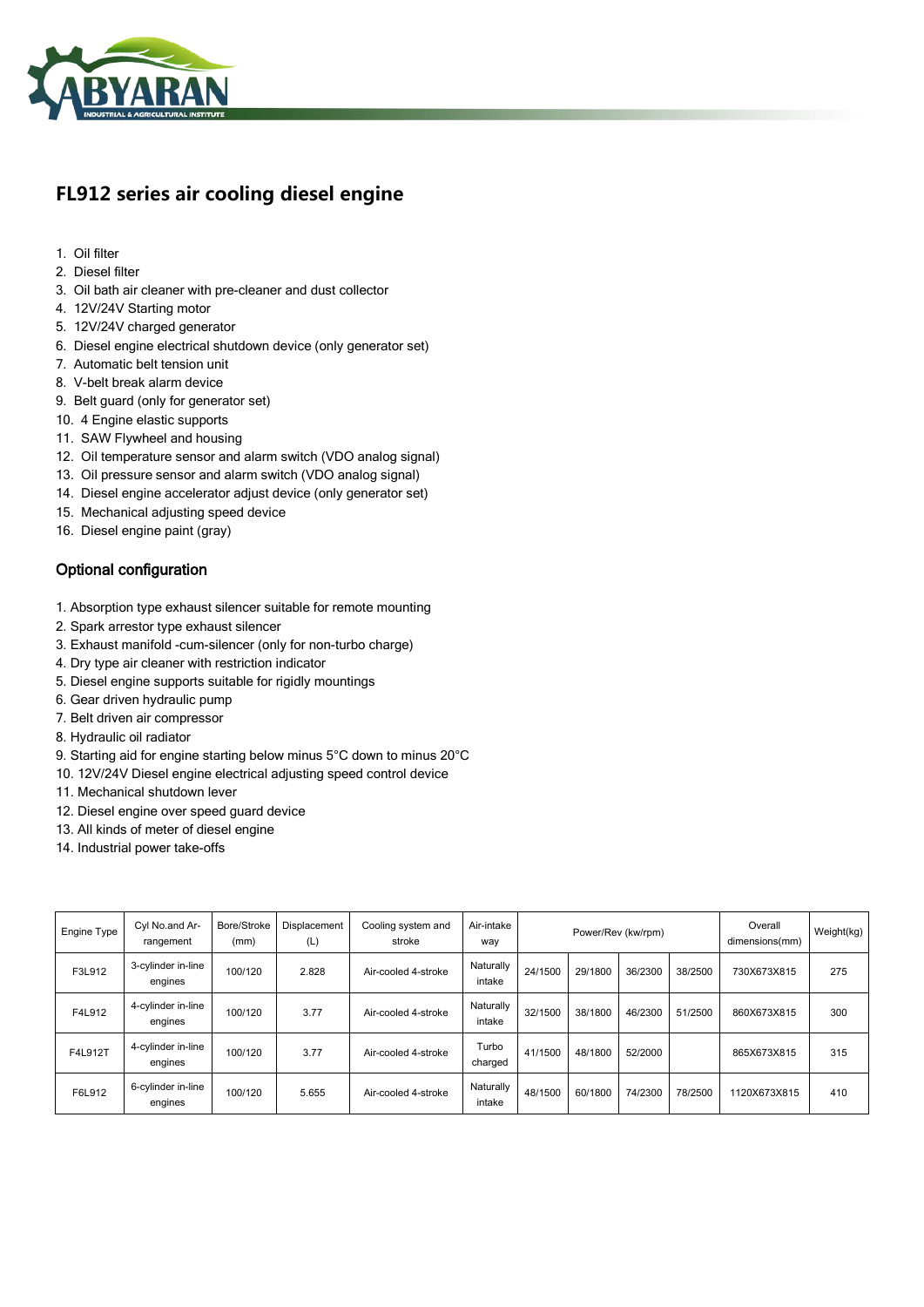

| <b>Engine Model</b>                                                 |                              |                   | F3L912                                        | F4L912                                | F4L912T | F6L912              |  |  |  |  |
|---------------------------------------------------------------------|------------------------------|-------------------|-----------------------------------------------|---------------------------------------|---------|---------------------|--|--|--|--|
| Numbers of Cylinder                                                 |                              |                   | 3                                             | 4                                     | 4       | 6                   |  |  |  |  |
| <b>Induction System</b>                                             |                              |                   | Naturally aspirated                           | Naturally aspirated<br>Turbo charging |         | Naturally aspirated |  |  |  |  |
| Type                                                                |                              |                   | Vertical 4-Stroke air-cooled direct injection |                                       |         |                     |  |  |  |  |
| <b>Combustion System</b>                                            |                              |                   | Direct injection                              |                                       |         |                     |  |  |  |  |
| Dispacement (L)                                                     |                              |                   | 2.828                                         | 3.77                                  | 3.77    | 5.655               |  |  |  |  |
| Bore X Strocking (mm)                                               |                              |                   | 100X120                                       | 100X120<br>100X125                    |         | 100X120             |  |  |  |  |
| <b>Compression Ratio</b>                                            |                              |                   | 17                                            | 17                                    | 17      | 17                  |  |  |  |  |
| Direction of Rotation (facing cooling blower)                       |                              |                   | clockwise                                     | clockwise<br>clockwise                |         | clockwise           |  |  |  |  |
| <b>Firing Order</b>                                                 |                              |                   | $1 - 2 - 3$                                   | $1 - 3 - 4 - 2$<br>$1 - 3 - 4 - 2$    |         | $1-5-3-6-2-4$       |  |  |  |  |
| <b>Overall Dimension</b>                                            |                              |                   | 730X673X815                                   | 860X673X815<br>860X673X815            |         | 1120X673X815        |  |  |  |  |
| Governing                                                           | <b>Machine Governor</b>      |                   | 5%                                            | 5%                                    | 5%      | 5%                  |  |  |  |  |
|                                                                     | Electronic Governor          |                   | 1%                                            | 1%                                    | 1%      | 1%                  |  |  |  |  |
| Net Weight (kg)                                                     |                              |                   | 275                                           | 300                                   | 310     | 410                 |  |  |  |  |
|                                                                     | Engine Maximum Power (kW)    | 1500rpm           | 26                                            | 35                                    | 45      | 52                  |  |  |  |  |
|                                                                     |                              | 1800rpm           | 30                                            | 42                                    | 52      | 62                  |  |  |  |  |
| Engine Continue Power (kW)                                          |                              | 1500rpm           | 24                                            | 32                                    | 41      | 48                  |  |  |  |  |
|                                                                     |                              | 1800rpm           | 28                                            | 38                                    | 48      | 55                  |  |  |  |  |
| Generator Power (kW)                                                |                              | Prime (Continue)  | 20                                            | 24                                    | 35      | 40                  |  |  |  |  |
|                                                                     |                              | Standby (Maximum) | 22                                            | 28                                    | 40      | 44                  |  |  |  |  |
| Fuel Consumption at Power<br>Rating 110% (g/kwh)                    |                              | 1500rpm           | 232                                           | 228                                   | 228     | 228                 |  |  |  |  |
|                                                                     |                              | 1800rpm           | 232                                           | 228                                   | 228     | 228                 |  |  |  |  |
| Fuel Consumption at Power<br>Rating 100% (g/kwh)                    |                              | 1500rpm           | 232                                           | 228                                   | 228     | 228                 |  |  |  |  |
|                                                                     |                              | 1800rpm           | 232                                           | 228                                   | 228     | 228                 |  |  |  |  |
| Fuel Consumption at Power                                           |                              | 1500rpm           | 238                                           | 238                                   | 238     | 241                 |  |  |  |  |
| Rating 75% (g/kwh)                                                  |                              | 1800rpm           | 239                                           | 239                                   | 239     | 242                 |  |  |  |  |
| Fuel Consumption at Power                                           |                              | 1500rpm           | 248                                           | 248                                   | 248     | 251                 |  |  |  |  |
| Rating 50% (g/kwh)                                                  |                              | 1800rpm           | 249                                           | 249                                   | 249     | 252                 |  |  |  |  |
| Lubrication System Capacity (L)                                     |                              |                   | 11                                            | 12                                    | 12      | 14                  |  |  |  |  |
| Lubricating Oil Consumption (a per of Max. Fuel Oil<br>Consumption) |                              |                   | 1%                                            | 1%<br>1%                              |         | 1%                  |  |  |  |  |
| Combustion Air Flow (m <sup>3</sup> /min)                           |                              |                   | 2.12                                          | 2.83<br>3.61                          |         | 4.24                |  |  |  |  |
| Exhaust Gas Flow (m <sup>3</sup> /min)                              |                              |                   | 2.18                                          | 2.91<br>3.71                          |         | 4.37                |  |  |  |  |
|                                                                     | Exhaust Gas Temperature (°C) | Prime (Continue)  | 500                                           | 500<br>550                            |         | 500                 |  |  |  |  |
| Area of Heat Radiation $(m^2)$                                      |                              |                   | 0.12                                          | 0.16                                  | 0.16    | 0.24                |  |  |  |  |
| Noise dB (a)                                                        |                              | 1500rpm           | 103                                           | 105                                   | 105     | 105                 |  |  |  |  |
|                                                                     |                              | 1800rpm           | 103                                           | 105                                   | 105     | 105                 |  |  |  |  |
| Electric System                                                     |                              |                   | 12V/24V                                       | 12V/24V<br>12V/24V                    |         | 12V/24V             |  |  |  |  |

1. If the temperature of cylinder wall is higher, the heat radiated in air by diesel engine is lower, so, if heat efficiency is higher, the economy of fuel will be better. Commonly, the temperature of cylinder wall of air-cooling diesel engine is 10°C higher to water cooling one, so its heat efficiency is higher than water cooling one Because of the heat radiated to air by air-cooling diesel engine is low, so its cooling air quantity is 2/3 to water cooling diesel engine, and the power consumed by the fan is lower, so, consumption of fuel of air-cooling diesel engine is low.

2. The usage and practice has proved that above 25-30% trouble of water cooling diesel engine is from cooling system. So, there is no water cooling system in air-cooling diesel engine, so, the trouble is lower by 27% than water cooling diesel engine. And there are no erosion, air-cooling diesel engine is suitable for war environment, and can not lose fighting ability by leaking water after bullet hit.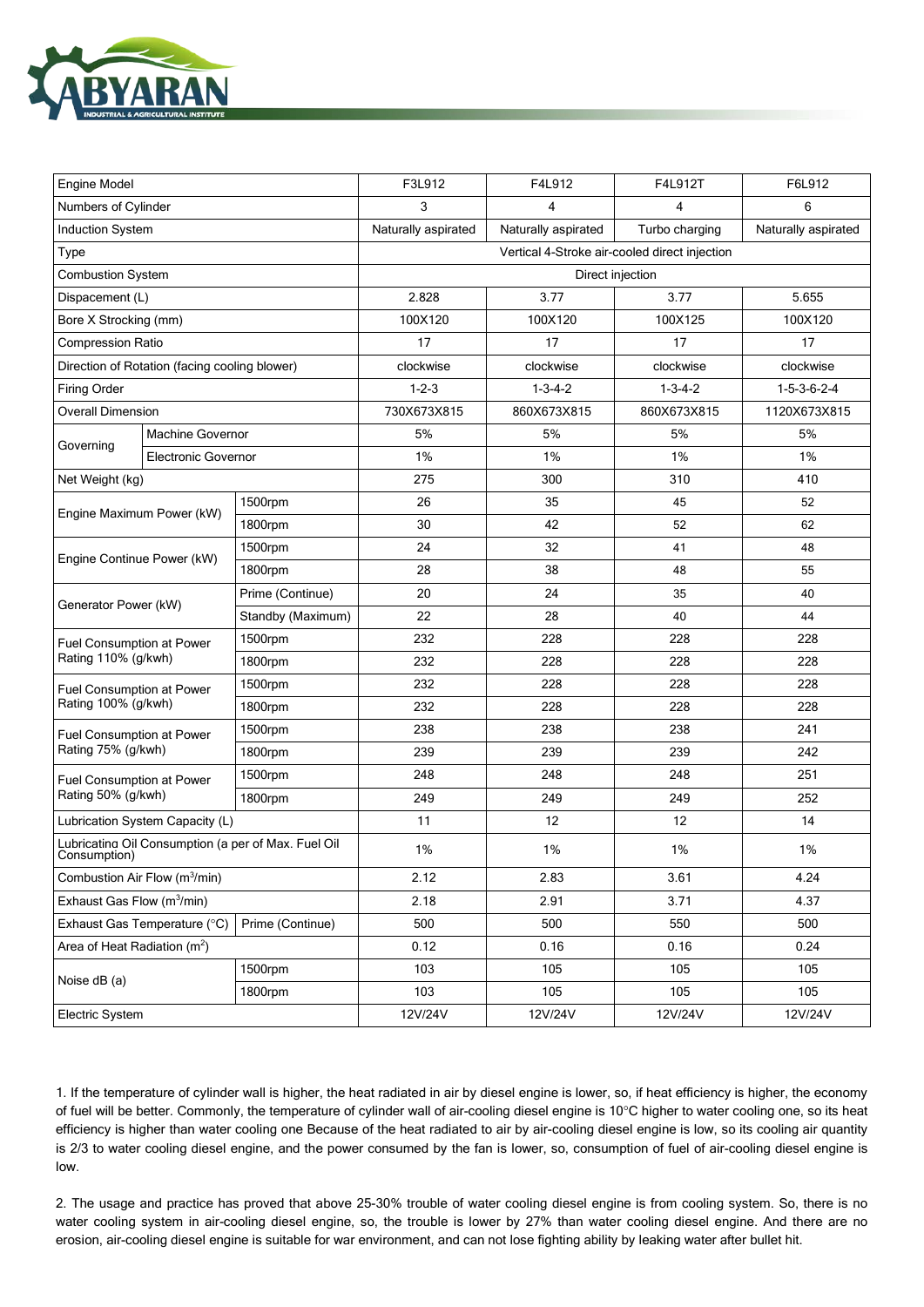

3. Normal usage lifetime of engine is mainly determined on friction situation between piston group and cylinder hose. But worn quantity of cylinder hose etc and other important components is mainly depend on working time under 0°C. Because of high temperature of cylinder wall of air-cooling diesel engine and fast rising temperature, the acidity erosion and friction are avoided do the most extent.

4. The difference of temperature of radiator of water cooling diesel engine and surrounding air is low because of temperature of radiator is limited by boiling point of water (temperature can be up to HCTC for water box cover that has pressure valve), but average temperature of radiation surface of cylinder cover of air-cooling diesel engine is 170°C, there is a larger temperature difference with surrounding air, so there is risk of over heat in air-cooling diesel engine as of water-cooling diesel engine in the environment having( 50°C air temperature).

5. Air cooling diesel engine can be well started and work reliably even under-35°C, there is no risk of freezing or breakdown, and doesn't required any anti-frozen liquid. Air cooling diesel engine doesn.t have any risk of water shortage even in drought or desert area, even in area of low pressure and plateaus the air cooling diesel engine there is no cooling water is boiled like water-cooling diesel engine. In air cooled engine the Cylinder body and the cover will not be damaged by direct erosion of cooling water in maritime salt-alkali area.

6. Because of the fast warming and good start-up function of the air cooling diesel engine it can attain the working temperature just in 5 to 6 minutes to enter the load status and is suitable for power unit of generator group, fire extinguisher truck, ambulance car and vehicles of battle use.

The noise level of air cooling diesel engine is basically the same as of water cooling diesel engine. For that purpose air cooling diesel engine is closed for lower noise as it can be easily closed because of air quantity required by the air cooling diesel engine is 1/3 of water cooling engine.

7. There are direct spraying model, low pollution turbo chamber model, and increasing pressure model for FL912/913 air cooling diesel engine. The ratio of mated various equipments is: building equipment, tractor, agriculture equipment, automobile, air compression equipment group, generator group, water pump group, equipment group of warehouse etc. Diesel engine can run well in case with a normal technical maintenance because of high reliability, low trouble, long lifetime and easy operation.

8. Air cooling diesel engine is easy to maintain and keep because of low number of components compare to as water cooling system and having a low maintenance cost. The arrangement of keeping points of diesel engine is integrated, so it is easy to approach for convenient keeping .Air cooling diesel engine is easy and convenient to check and dismantle and exchange because of one cylinder one cover and a mass structure is adopted, so it didn.t need to dismantle oil bottom shell to exchange piston and piston ring of cylinder hose.